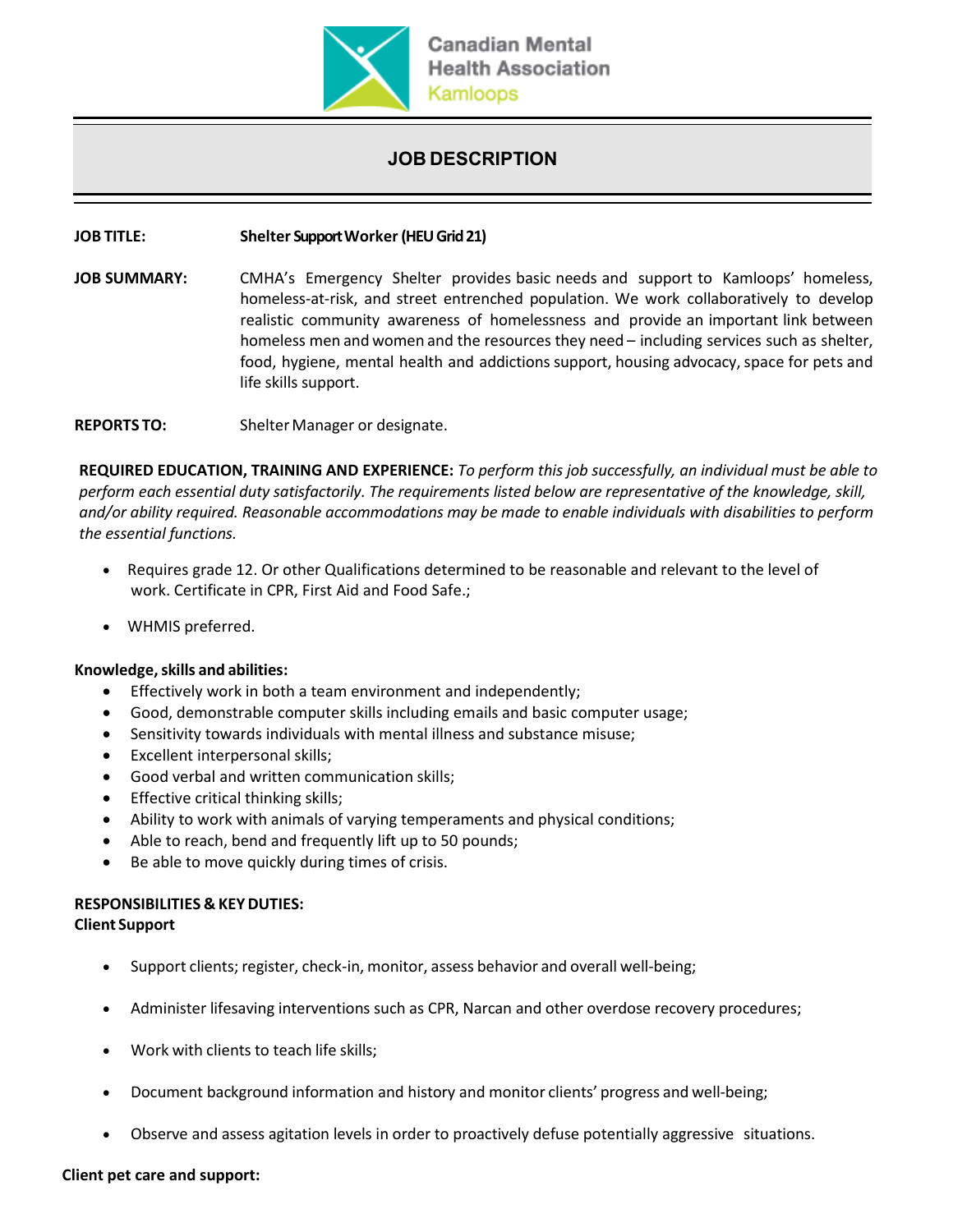

## **Canadian Mental Health Association** Kamloops

- Process incoming animals, making assessments and recommendations regarding health, behavior and fostering at intake;
- Conducting ongoing health checks;
- Assist in maintaining the accuracy of animal identification records at the shelter;
- Assist in the referral process to **Four Paws Food Bank** explaining procedures, discussing fostering concerns and providing printed information.

### **ProgramSupport**

- Work within a multi-disciplinary team liaising with others to promote a supportive environment;
- Ensure flow of critical information including documentation and shift change to bring forward issues and occurrences that take place while on shift;
- Support strategies that encourage the involvement of all in providing and developing CMHA's services;
- Promote a mutually supportive environment that emphasizes collaborative approaches and valuesthe contributions of all members, including staff and clients.

#### **Other Duties**

- Perform day-to-day administrative duties including maintaining HIFIS database, client intakes, maintenance reports and assisting other staff with completing paperwork;
- Effectively de-escalate, diffuse, and monitor overallshelter environment forsafety;
- Assist in meal preparation;
- Housekeeping duties including the proper cleaning and disposing of human and animal bio-hazard materials;
- Work within a multi-disciplinary shelterteam, liaising with other shelter support staff, Case Managers and supervisor to promote a supportive, respectful environment;
- Effective time management including ability to prioritize and assist with shelter activities.
- Perform all kennel duties in accordance with established procedures and training level. May clean and disinfect kennel and cage areas, intake areas and other animal care areas according to procedures.
- Other duties as assigned.

**WORK ENVIRONMENT, ATTENDANCE, TRAVEL and PHYSICAL DEMAND** *The physical demands described are representative of those that must be met by an employee to successfully perform the essential functions of this job. The work environment characteristics described here are representative of those an employee encounters while performing the essential functions of this job. Reasonable accommodations may be made to enable individuals with disabilities to perform the essential functions*

- This position requires speaking to clients about resources and shelter, resolving and deescalating issues that may arise at program, client management, working with people with disabilities, mental health and substance use disorder, walking, sitting, and reaching with hands and arms. Some aspect of work involves computer usage, sitting for long or short periods of time, and general administrative duties.
- Work is primarily done in an office style environment.